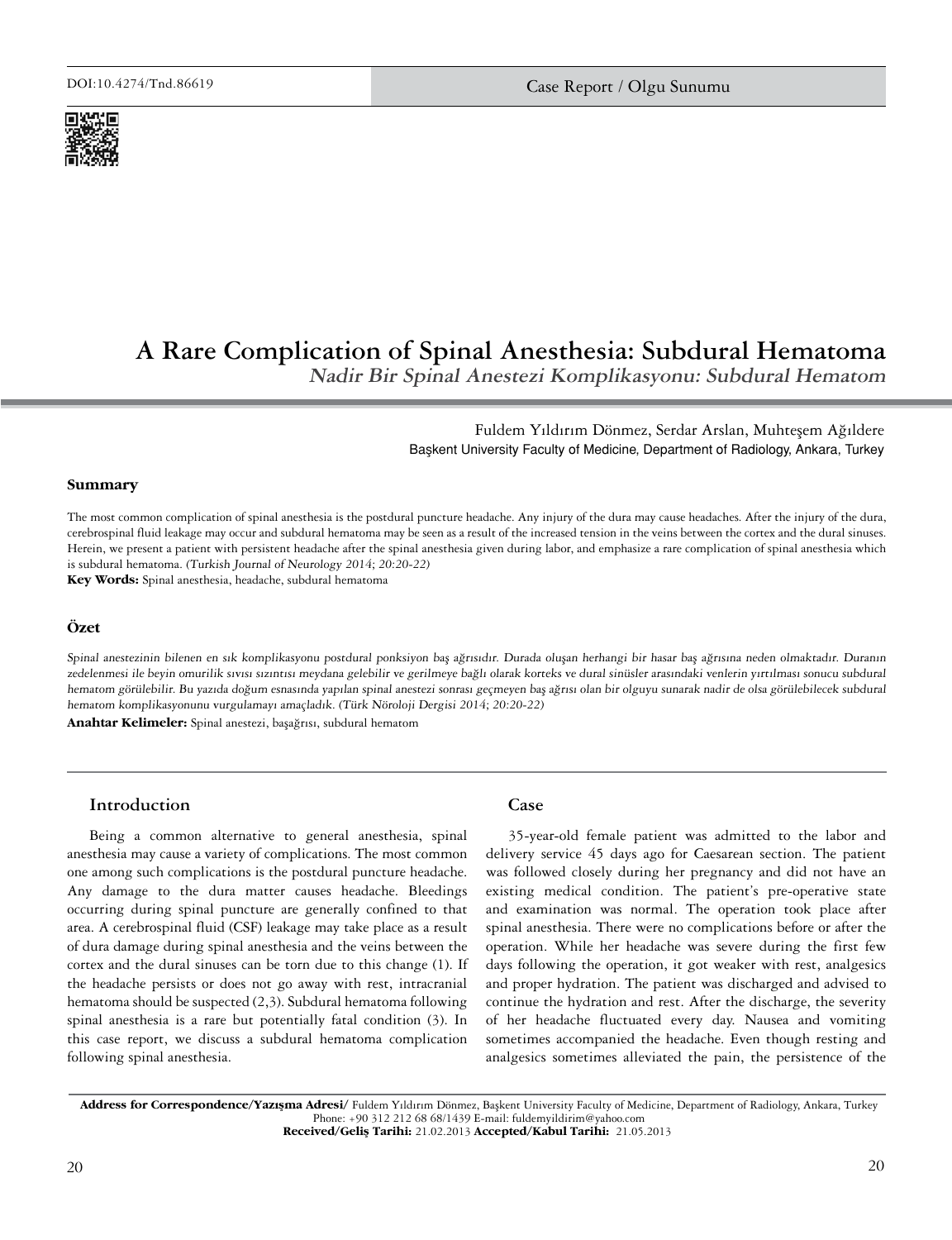headache necessitated a medical examination, in which she was found normal, cooperative and fully conscious.

In the magnetic resonance imaging (MRI) examination, subdural hematoma at the late sub-acute stage with 14mm at the thickest section, extending from right frontoparietal region to occipital region, appearing hyperintense in the T1, T2 and FLAIR sequences. Since she did not have a history of trauma, this finding was attributed to a subdural hematoma due to the spinal anesthesia complication (Figure 1, 2, 3). Intraparenchymal hemorrhage was not observed. The patient was not scheduled for surgery and was left for spontaneous resorption with control examinations. In the MRI taken at the second month follow-up, subdural hematoma was completely resorbed and there were no residual hematoma.

## **Discussion**

Subdural hematoma following spinal anesthesia is an extremely rare but important anesthesia complication. Because of the CSF leakage after dural damage, the brain shifts caudally, which causes hemorrhages of the bridging dural veins, dural sinus walls or small cerebral cortical veins. The reason why subdural veins are more susceptible to tearing is that the wall structure of the bridge veins in those locations are microscopically weaker compared to other vein walls. Use of anticoagulants, cerebral atrophy or dehydration may increase the risk of intracranial hemorrhage (1).

Vomiting, headache, blurry vision or drowsiness following spinal anesthesia can be meaningful for subdural hematoma (4). In addition, nausea, tinnitus, hearing loss, diplopia and blindness may also develop (5). The most frequent symptom, however, is the headache, with 40% of the cases after spinal anesthesia (3). Starting generally at around 72 hours, this duration can be as long as 14 days (5). Typically, the pain increases when the person is



Figure 1. In the axial slice of T1-weighted image, the thin, hyperintense subdural hematoma on the right frontoparietal region can be seen.

standing up or sitting and decreases when lying down. It is more commonly seen in the frontal and orbital areas and propagates towards the back of the neck. With analgesics, hydration and rest, the pain usually goes away in a few days. It was accepted that these symptoms emerge as a result of dural damage and CSF leakage exceeding 250 ml. The daily CSF loss is undercompensated in this



Figure 2. In the axial slice of T2-weighted image, the thin, hyperintense subdural hematoma on the right frontoparietal region can be seen.



Figure 3. In the axial slice of FLAIR image, the thin, hyperintense subdural hematoma on the right frontoparietal region can be seen.